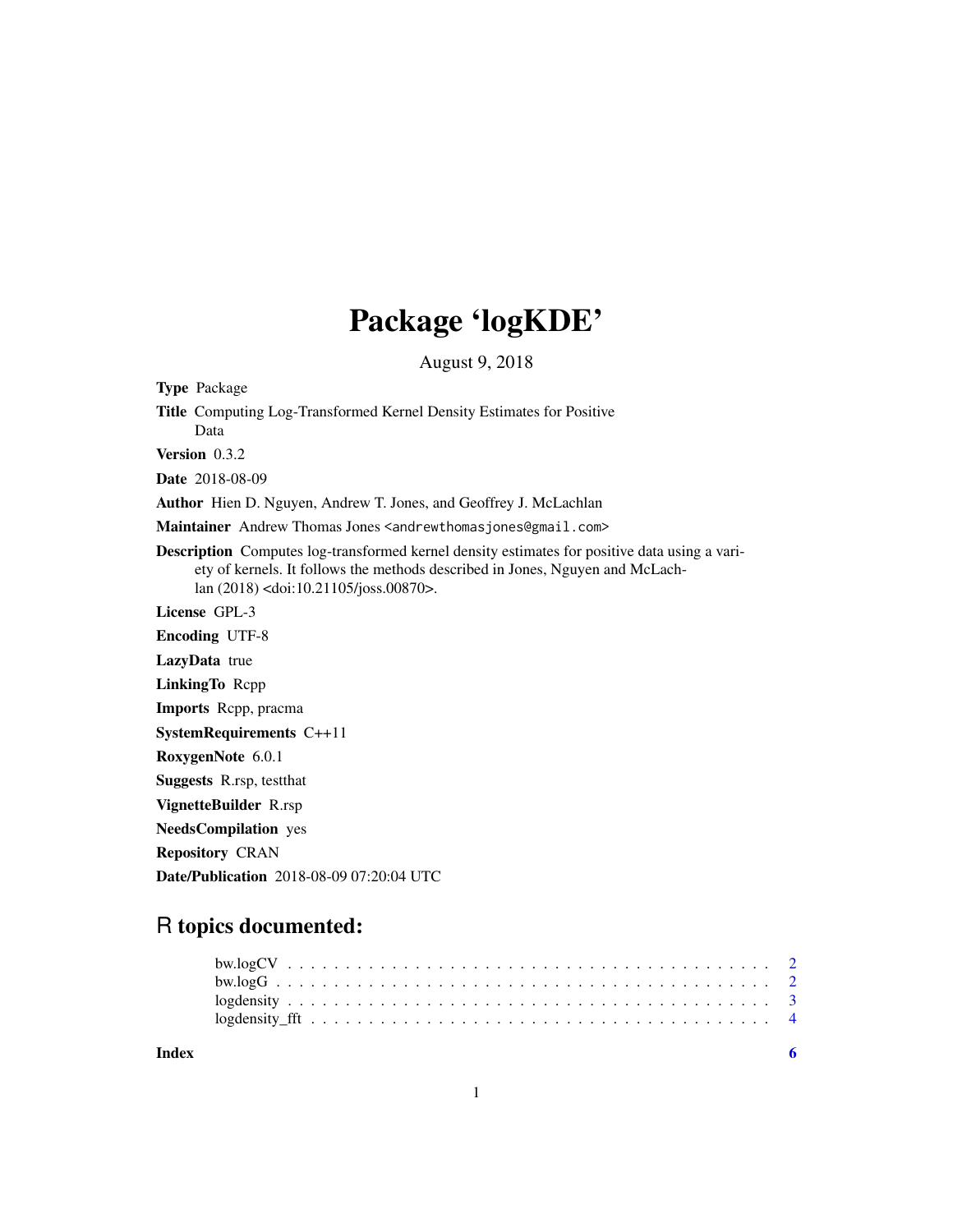<span id="page-1-1"></span><span id="page-1-0"></span>

#### Description

Computes least squares cross-validation (CV) bandwidth (BW) for log domain KDE.

#### Usage

bw.logCV $(x, \text{grid} = 21, \text{NB} = 512)$ 

#### Arguments

| X         | numeric vector of the data. Must be strictly positive, will be log transformed<br>during estimation. |
|-----------|------------------------------------------------------------------------------------------------------|
| grid      | number of points used for BW selection CV grid.                                                      |
| <b>NB</b> | number of points at which to estimate the KDE at during the CV loop.                                 |

#### Value

bw the optimal least squares CV bandwidth.

#### References

Silverman, B. W. (1986). Density estimation for statistics and data analysis. Monographs on Statistics and Applied Probability. 26.

Stone, C. J. (1984). An asymptotically optimal window selection rule for kernel density estimates. The Annals of Statistics, 12(4), 1285-1297.

#### Examples

bw.logCV(rchisq(100,10), grid=21, NB=512)

<span id="page-1-2"></span>bw.logG *Bandwidth estimation for strictly positive distributions.*

#### Description

Computes bandwidth for log domain KDE using the Silverman rule.

#### Usage

bw.logG(x)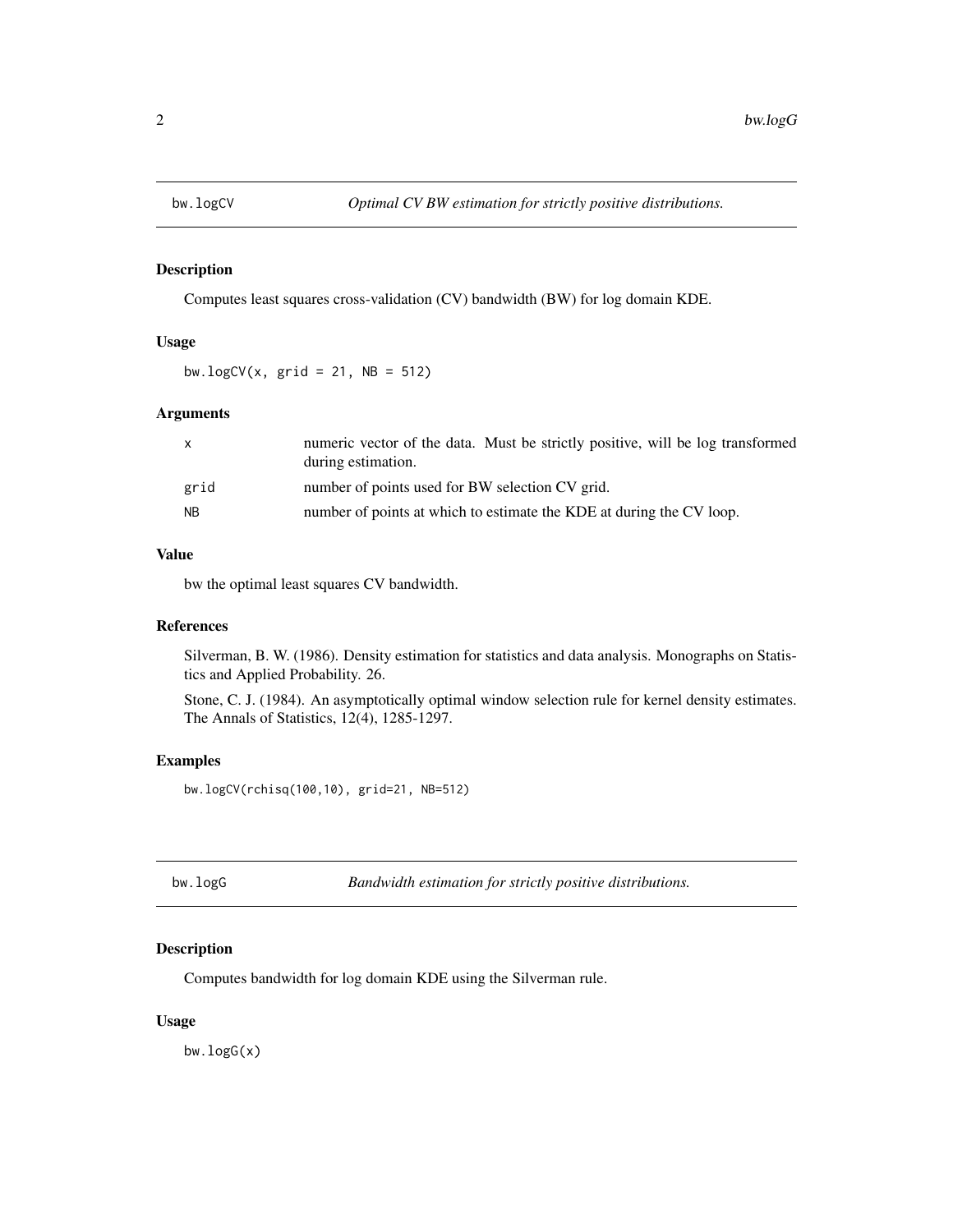#### <span id="page-2-0"></span>logdensity 3

#### Arguments

x numeric vector of the data. Must be strictly positive, will be log transformed during estimation.

#### Value

bw the optimal bandwidth.

#### References

Silverman, B. W. (1986). Density estimation for statistics and data analysis. Monographs on Statistics and Applied Probability. 26.

Wand, M. P., Marron, J. S., & Ruppert, D. (1991). Transformations in density estimation. Journal of the American Statistical Association, 86(414), 343-353.

#### Examples

bw.logG(rchisq(100,10))

<span id="page-2-1"></span>logdensity *Kernel Density Estimates of strictly positive distributions.*

#### **Description**

The function logdensity computes kernel density estimates (KDE) of strictly positive distributions by performing the KDE in the log domain and then transforming the result back again. The syntax and function structure is largely borrowed from the function density in package stats.

#### Usage

logdensity(x, bw = "nrd0", adjust = 1, kernel = "gaussian", weights = NULL,  $n = 512$ , from, to, cut = 3, na.rm = FALSE)

#### Arguments

| $\mathsf{x}$ | the data from which the estimate is to be computed.                                                                                                                                                                                         |
|--------------|---------------------------------------------------------------------------------------------------------------------------------------------------------------------------------------------------------------------------------------------|
| bw           | the smoothing bandwidth to be used. Can also be can also be a character string<br>giving a rule to choose the bandwidth. Like density defaults to "nrd0". All<br>options in help(bw.nrd) are available as well as "bw.logCV" and "bw.logG". |
| adjust       | the bandwidth used is actually adjust*bw.                                                                                                                                                                                                   |
| kernel       | a character string giving the smoothing kernel to be used. Choose from "gaus-<br>sian", "epanechnikov", "triangular", "uniform", "laplace" and "logistic". Default<br>value is "gaussian".                                                  |
| weights      | numeric vector of non-negative observation weights of the same length as x.                                                                                                                                                                 |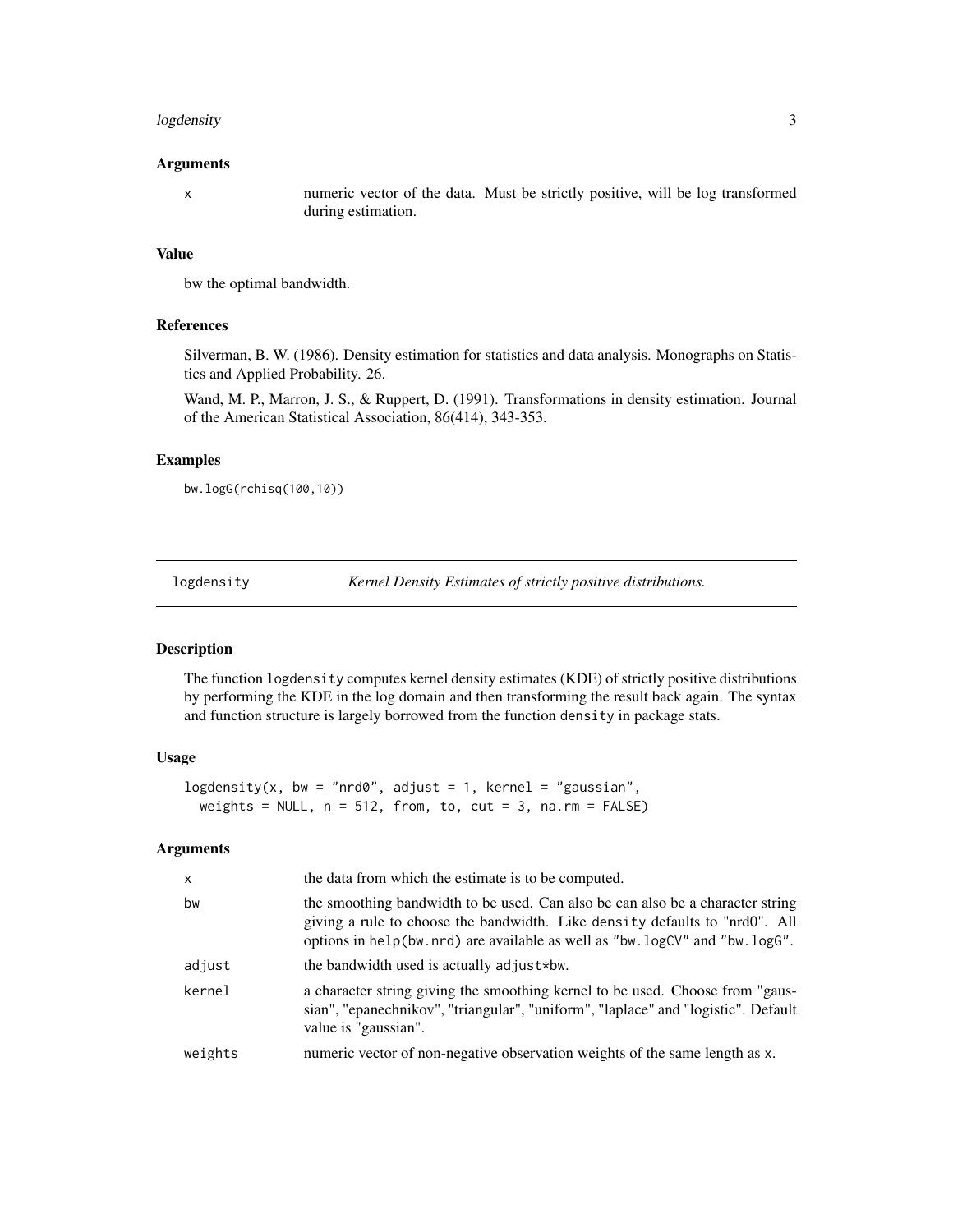<span id="page-3-0"></span>

| n        | the number of equally spaced points at which the density is to be estimated.<br>Note that these are equally spaced in the original domain. |
|----------|--------------------------------------------------------------------------------------------------------------------------------------------|
| from, to | the left and right-most points of the grid at which the density is to be estimated;<br>the defaults are cut $*$ bw outside of range(x).    |
| cut      | by default, the values of from and to are cut bandwidths beyond the extremes of<br>the data                                                |
| na.rm    | logical; if TRUE, missing values are removed from x. If FALSE any missing<br>values cause an error.                                        |

#### Value

An object with class "density". See help(density) for details.

#### References

Charpentier, A., & Flachaire, E. (2015). Log-transform kernel density estimation of income distribution. L'Actualite economique, 91(1-2), 141-159.

Wand, M. P., Marron, J. S., & Ruppert, D. (1991). Transformations in density estimation. Journal of the American Statistical Association, 86(414), 343-353.

#### See Also

[density](#page-0-0), [plot.density](#page-0-0), [logdensity\\_fft](#page-3-1), [bw.nrd](#page-0-0), [bw.logCV](#page-1-1), [bw.logG](#page-1-2).

#### Examples

logdensity(abs(rnorm(100)), from =.1, to=2, kernel='triangular')

<span id="page-3-1"></span>logdensity\_fft *Kernel Density Estimates of strictly positive distributions using FFT.*

#### Description

The function logdensity\_fft computes kernel density estimates (KDE) of strictly positive distributions by performing the KDE via fast fourier transform utilizing the fft function. The syntax and function structure is largely borrowed from the function density in package stats.

#### Usage

```
logdensity_fft(x, bw = "nrd0", adjust = 1, kernel = "gaussian",
weights = NULL, n = 512, from, to, cut = log(3), na.rm = FALSE)
```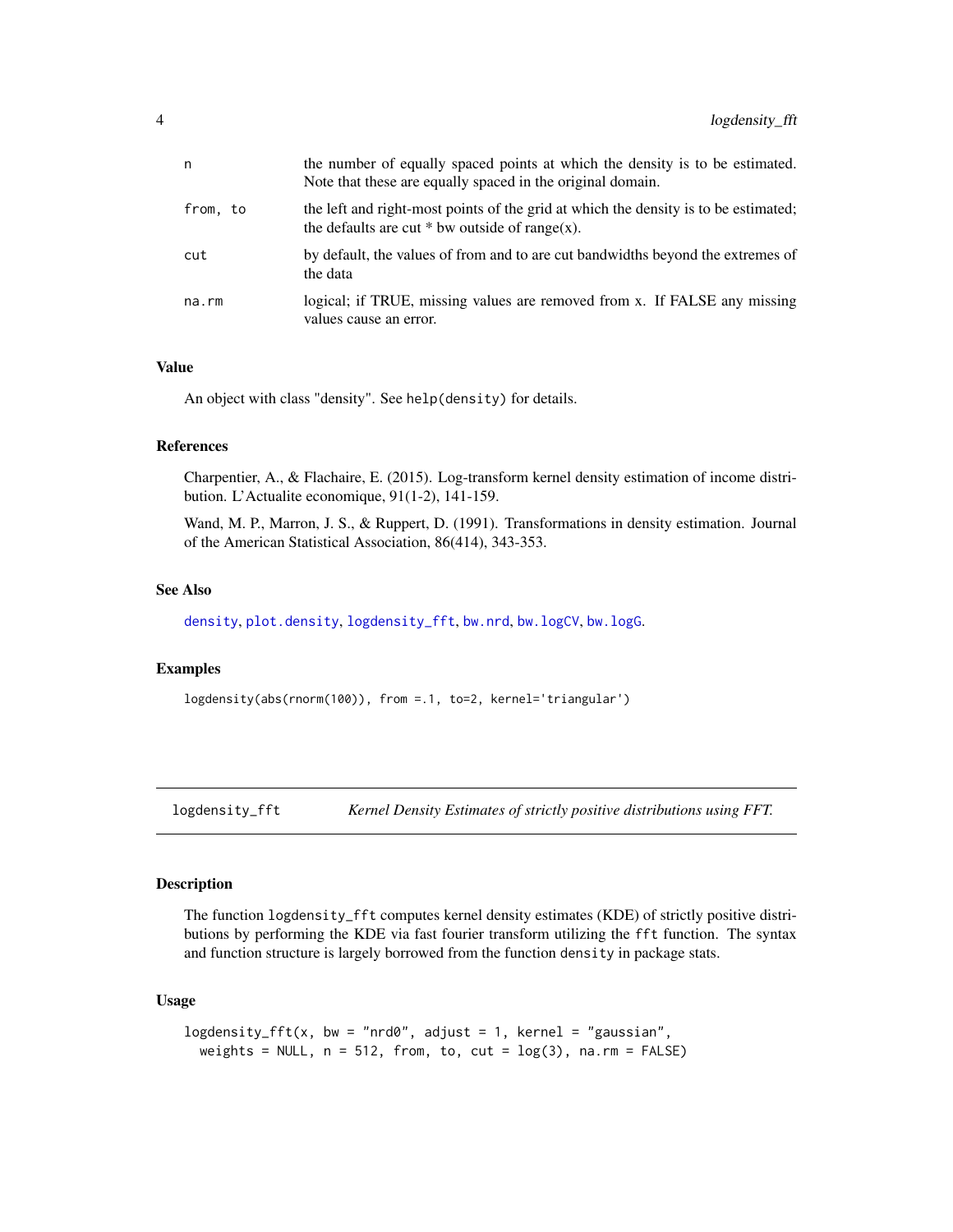#### <span id="page-4-0"></span>logdensity\_fft 5

#### Arguments

| X           | the data from which the estimate is to be computed.                                                                                                                                                                                         |
|-------------|---------------------------------------------------------------------------------------------------------------------------------------------------------------------------------------------------------------------------------------------|
| bw          | the smoothing bandwidth to be used. Can also be can also be a character string<br>giving a rule to choose the bandwidth. Like density defaults to "nrd0". All<br>options in help(bw.nrd) are available as well as "bw.logCV" and "bw.logG". |
| adjust      | the bandwidth used is actually adjust*bw.                                                                                                                                                                                                   |
| kernel      | a character string giving the smoothing kernel to be used. Choose from "gaus-<br>sian", "epanechnikov", "triangular", "uniform", "laplace" and "logistic". Default<br>value is "gaussian".                                                  |
| weights     | numeric vector of non-negative observation weights of the same length as x.                                                                                                                                                                 |
| n           | the number of equally spaced points at which the density is to be estimated.<br>Note that these are equally spaced in the log domain for logdensity_fft, and<br>thus on a log scale when transformed back to the original domain.           |
| from, to    | the left and right-most points of the grid at which the density is to be estimated;<br>the defaults are cut $*$ bw outside of range(x).                                                                                                     |
| cut         | by default, the values of from and to are cut bandwidths beyond the extremes of<br>the data                                                                                                                                                 |
| $na$ . $rm$ | logical; if TRUE, missing values are removed from x. If FALSE any missing<br>values cause an error.                                                                                                                                         |

#### Value

An object with class "density". See help(density) for details.

#### References

Charpentier, A., & Flachaire, E. (2015). Log-transform kernel density estimation of income distribution. L'Actualite economique, 91(1-2), 141-159.

Cooley, J. W., & Tukey, J. W. (1965). An algorithm for the machine calculation of complex Fourier series. Mathematics of computation, 19(90), 297-301.

Wand, M. P., Marron, J. S., & Ruppert, D. (1991). Transformations in density estimation. Journal of the American Statistical Association, 86(414), 343-353.

#### See Also

[density](#page-0-0), [plot.density](#page-0-0), [logdensity](#page-2-1), [bw.nrd](#page-0-0), [bw.logCV](#page-1-1), [bw.logG](#page-1-2).

#### Examples

```
logdensity_fft(abs(rnorm(100)), from =0.01, to= 2.5, kernel = 'logistic')
```